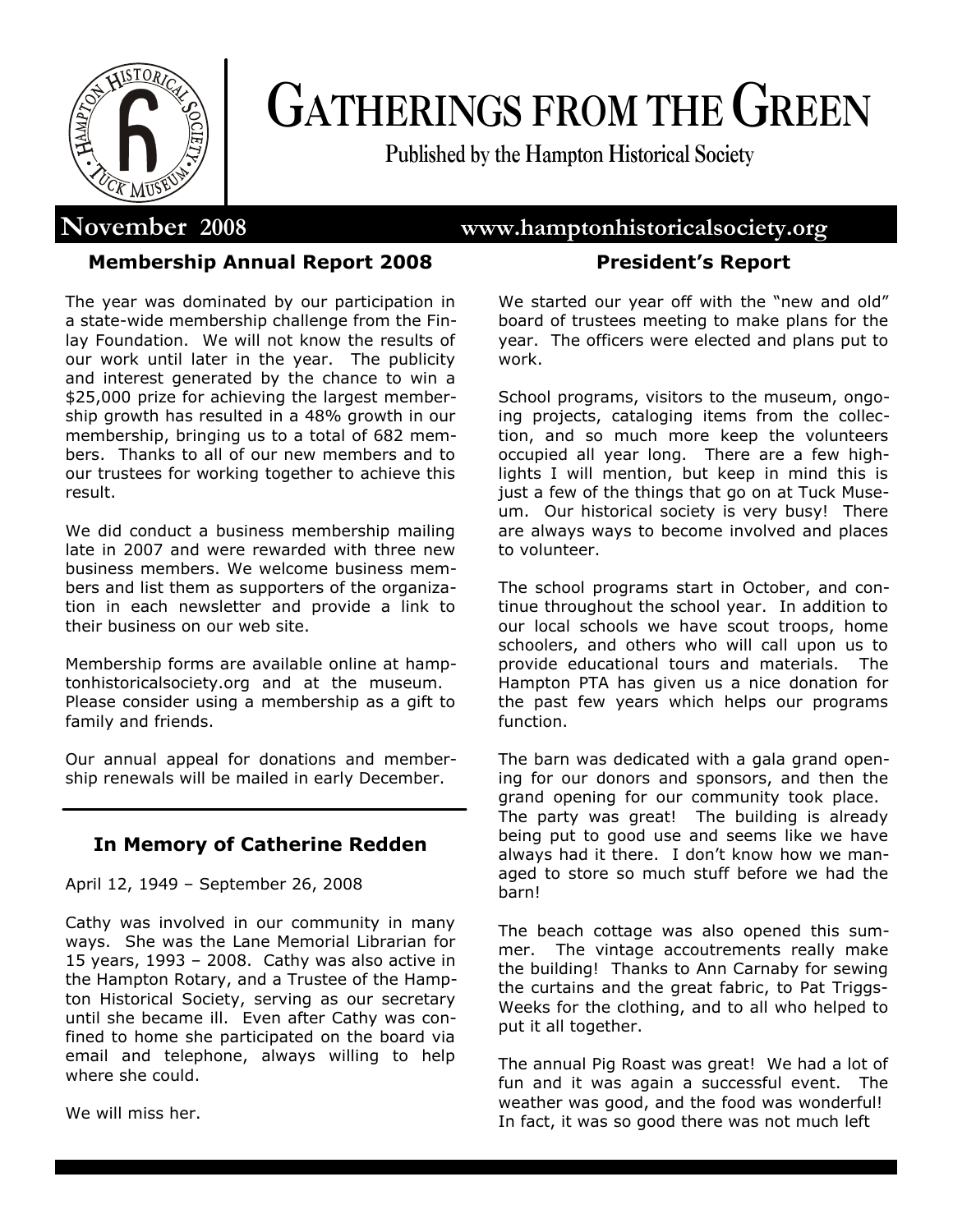# **PAGE 2**

over. I know we all enjoyed the silent auction and guessing the "what's-it" too!

Thank you again to all of the trustees, volunteers, and members and friends who make HHS and Tuck Museum such a terrific place! A special thank you to our Executive Director of Tuck Museum, Betty Moore, for being the main force behind everything we do! It has been my pleasure to serve as president for the past 3 years, and it is now time for a change. It is an honor to hand over the gavel to Ben Moore. Ben has accepted the position as our "new" president and will bring his vast experience in so many areas of business and service to community. I look forward to continuing on the board as immediate past president and secretary. The Board of Trustees serving HHS this year is a wonderful group! The Hampton Historical Society and Tuck Museum are in good hands and will continue to thrive.

As always, please call any of us if you have questions or ideas, or want to volunteer. Thank you!

Respectfully, Sammi Moe

# **Director's Report**

The momentum created in the past few years has carried over into a series of projects that were accomplished in 2008. Many of the things mentioned in this report will be covered in more detail in the individual committee reports. But it is impressive to see them listed in one place. Thank you! Thank you!

Highlights of the year include:

- Award to "Barn Crew" from Hampton Community Coalition
- Military Room/Parlor Renovation Dave DeGagne, Dann Shaw, Bill Keating, Jim and Dave Margarita, Percy Annis, Bud Coutu, Chuck Weinhold, Ken Lobdell Sammi Moe, Ben & Betty Moore
- Building Improvements Ken Lobdell (storm doors), Nathan Page & Percy Annis (windows)
- Electricity added to the barn Chet Riley, Percy Annis, Ben Moore
- Eagle Scout Project patio and walkway organized by candidate Dan Argue – special thanks to Guy LaRivee and members Chet Riley, Percy Annis, Ken Lobdell, Bud & Lois

DesRochers and Doug Aykroyd

- Donor's Grand Opening of the Barn coordinated by Marilyn Green
- Community Grand Opening of the Barn
- Completion of Tourist Cabin and Grand Opening– Ben Moore, Bud DesRochers, Ann Carnaby, Elizabeth Aykroyd, Betty Moore, Priscilla Triggs-Weeks, Carol & Bill Keating
- Membership Challenge Coordinated by Ben Moore

Other recognition:

- Website, newsletter, email notices, scanning – Rich Hureau
- Collections Carol Keating, Priscilla Triggs-Weeks, Nancy Coes, Diane Riley, Linda Metcalf
- Scrapbook Scanning Project Cheryl Lassiter
- Exhibits Percy Annis, Doug & Elizabeth Aykroyd, Dave DeGagne, Bill Keating
- Research Elizabeth Aykroyd
- Procedures / Program Development Bill Keating
- Museum Hosts Bob Wallace, Elizabeth Aykroyd, Janet Caylor, Rich Hureau, Carol and Bill Keating, Linda Metcalf, Priscilla Triggs-Weeks
- Landscaping & Grounds Bob Wallace, Ben Moore
- Map Scans Gerald Miller
- Snowplowing Gary Webster

Highlights to the Collection – all donations relating to the history of Hampton are appreciated but the follow are of special significance;

- Buckboard belonging to CS Toppan
- C.1830 map of Hampton (believed to be one of a kind)
- 18th century clothing from Philbrick and Toppan families

### Betty Moore

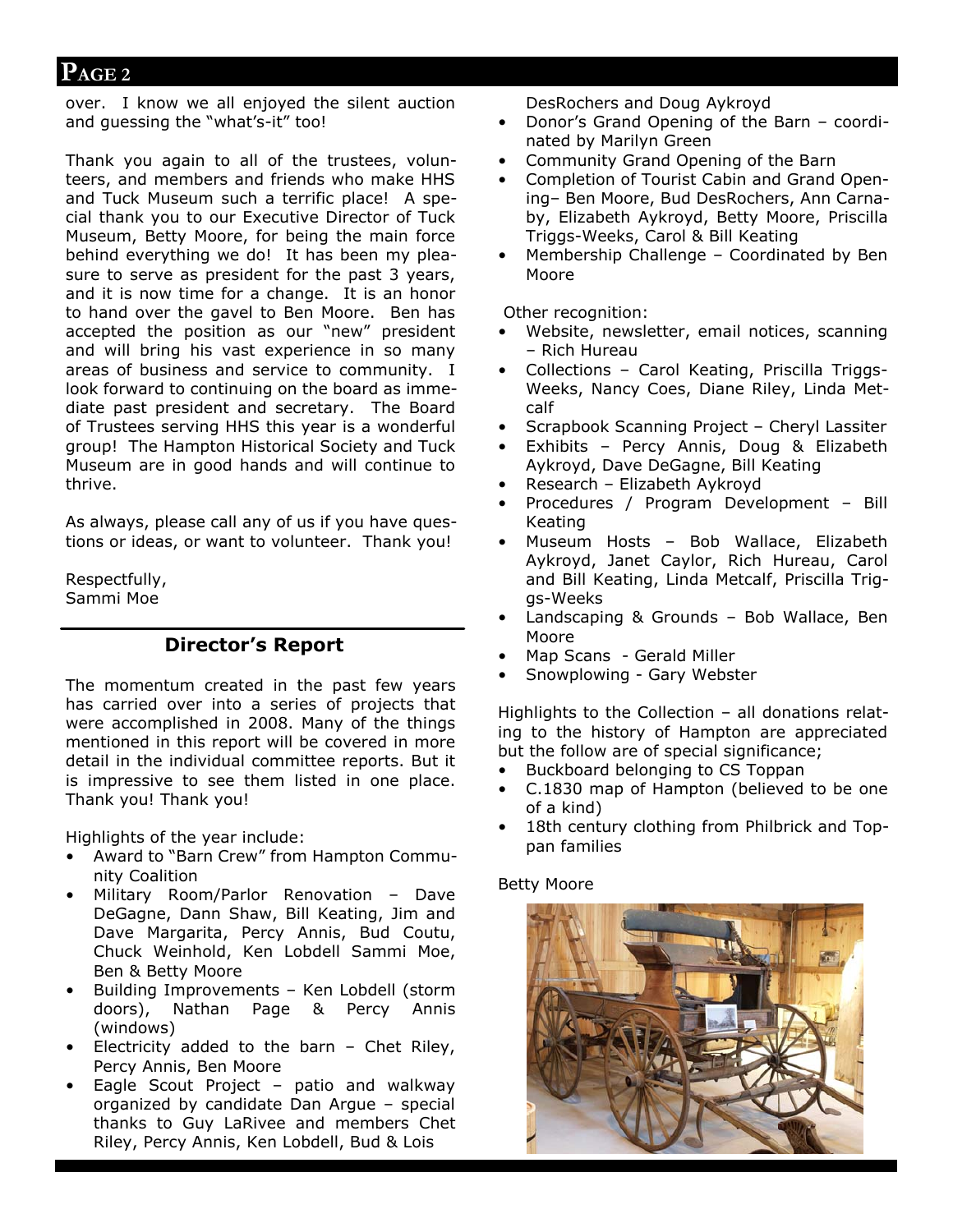# **Education Committee**

The education committee works on school programs, providing our local schools and others educational support. The Hampton PTA has provided us with an annual donation for the past few years that is greatly appreciated.

The school year begins with "The Ox Cart Man" for the first grade classes. This program comes from the book of the same name, and the story is read by a costumed volunteer. After the story the children see many of the tools and artifacts we have at Tuck that are a part of this story. Maggie Genieres and Percy Annis did a wonderful job of playing the Ox Cart Man and his "Goodwife," "or Goody." Our volunteers guide the classes through the areas of the museum involved and show how many of these tools were used. To add to this program, last year we used our new barn for the first time, enhancing this experience. Steve Portrie from Portrie's Floor Coverings in Rye has given us several carpet squares for the kids to sit on during programs in the barn. (That barn floor gets cold!) Thanks Steve!

In November the volunteers take the traveling history trunk to the second grade classes at Centre School. The children meet Jane Moulton, and hear about her crossing from England to the new world, her family, and the resources available to them. This is an interactive program with the students asking questions and seeing (and smelling) some of the things that made the crossing and life in this new place livable. The program will be on Nov. 20 this year. We will meet on Nov. 17 to prepare this program, and another education meeting will take place soon to revamp our continuing programs for the year. (Date to be determined) Interested??

The third and eighth grade classes come to Tuck Museum in the springtime. They tour Pine Grove Cemetery with us as well. Third grade in Hampton is the time of a mandated town history program, and we are happy to provide this to the students. The eighth grade classes are studying mostly 20th century history, but also get an overview of Hampton's history. Pat Triggs-Weeks plays the part of our one room school teacher superbly! Our volunteers are available at all of the buildings to discuss and answer questions. Bud DesRocher gives an excellent overview of the towns fire department and tools

of the past, Betty Moore has put together a great slide presentation, and all of our volunteers have done a wonderful job of telling Hampton's story.

We also provide learning opportunities to home schools, various scout troops, alternative schools, and any others who call on us. The numbers of students varies from year to year. This year the number of students served was about 914, which is reflective of the drop in our school population. Volunteers are always needed and appreciated! If you are unfamiliar with what we have to offer, we do training for our volunteers and would be happy to have you join us! I learn something new every time we have a program!

Respectfully,

Sammi Moe, Education Committee Chairperson

# **Buildings and Grounds 2008 Annual Report**

We had a busy year in 2008, completing many projects and continuing normal maintenance.

Over the winter and into early spring we stripped the wallpaper from the Military Room and the Parlor. The walls were repaired, a new drywall ceiling and lights were installed, and finally the walls were completed with new wallpaper. As part of the renovation, we also removed the old windows and installed 7 new energy efficient windows. The rooms are now much brighter and better suited to display items from the collection. The volunteers involved in the project were Dann Shaw, Dave DeGagne, Percy Annis, Betty and Ben Moore, Chuck Weinhold, Ken Lobdell, Bill Keating, Jim and Dave Margarita, Bud Coutu and Sammi Moe. The windows were installed by volunteers Nathan Page and Percy Annis.

To further improve the energy efficiency of the building, new storms doors were installed by volunteer Ken Lobdell.

In early spring we completed the electrical service in the Barn. This included the installation of lighting and outlets. Under the direction of Bill Darrigan, volunteers Chet Riley, Percy Annis and Ben Moore powered up the 1796 structure. Each exhibit area is individually illuminated and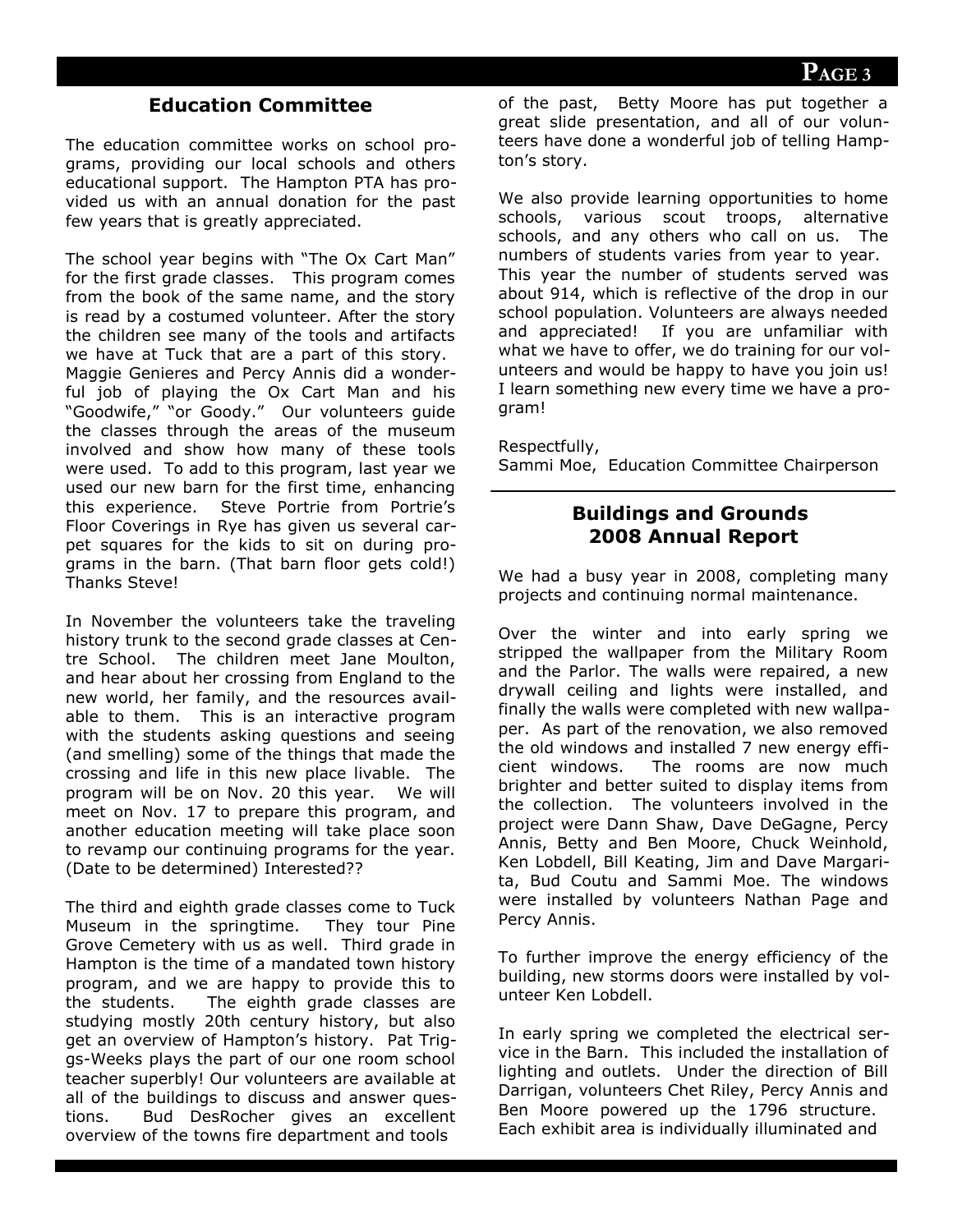# **PAGE 4**

four copper fixtures set off the center posts of the building.



With the greatly appreciated service of Unitil and its lift truck, a copper weathervane, nearly identical to the wooden one salvaged from the barn during its disassembly in 2004, was placed again at the roof peak.

Bud DesRochers and Ben Moore completed the repairs to the Beach Cottage floor and finished up repairs to the interior of the cottage, while Ann Carnaby and Betty Moore put the finishing touches on the Beach Cottage in preparation for its grand opening in August.

We assisted Eagle Scout candidate Dan Argue on his project in late summer. Dan's Eagle Scout project was the creation of a 20 x 30 stone patio connecting the barn to the main museum and a 60' brick sidewalk connecting the fire museum to the barn and new patio. A number of community volunteers assisted in the project with members Ken Lobdell, Chet Riley, Betty and Ben Moore, Lois and Bud DesRochers, Doug Akyroyd and Percy Annis lending a hand. Guy Laviree worked closely with Dan to insure the project's success.

Maintenance of the grounds continued in the year with members Bob Wallace and Ben and Betty Moore working on a number of areas. As in the past, the Town's Parks and Recreation Department mowed the lawn area, as they use the area for some of their programming.

We have a number of projects on our list for 2009 and trust that all members who are handy will lend their skills.

# **Pig Roast 2008**

Cliff Pratt and Betty Moore were the co-chairs of the 7th Annual Pig Roast, which made over \$5000 for the Society. More than 50 volunteers were involved, but special thanks goes to:

- Catherine Fletcher ticket sales
- Marilyn Green food and material donations to dinner
- Kelley and Hanna McLean silent auction
- Kate Pratt–volunteers
- Cliff Pratt coordinating and overseeing pig preparation, cooking and serving; helpers Brad Jacobson and Percy Annis pulling pig watch all-night duty; and Chuck Weinhold for carving
- Dann & Jean Shaw day of set-up
- Ben Moore, Bud DesRochers, Chet Riley and Percy Annis, Dann & Jean Shaw for handling the set-up surrounding the event

Recognition goes to Larry Marsolais for the donation of the canopies, Harvey Webber for chairs, the Congregational Church for tables, Kate Pratt for table decorations, and Liz Premo for the great publicity. It takes an amazing amount of coordination to make this event a success!

Fast Eddies, Galley Hatch, The Old Salt, Seacoast Coca-Cola, Sam's Club, Wal-Mart, Shaw's, Shop 'N Save, Stop 'N Shop, and Joe's Meat Shoppe donated food and materials. Thank you all!

|                                                  | <b>Board of Trustees</b>                                                                                                                                   |
|--------------------------------------------------|------------------------------------------------------------------------------------------------------------------------------------------------------------|
| President<br>Vice Pres<br>Secretary<br>Treasurer | <b>Ben Moore</b><br><b>Bud DesRochers</b><br>Sammi Moe<br><b>Bob Dennett</b>                                                                               |
| Trustees                                         | Percy Annis<br>Elizabeth Aykroyd<br>Dave DeGagne<br>Catherine Fletcher<br>Rick Griffin<br><b>Rich Hureau</b><br>Dyana Martin<br>Linda Metcalf<br>Liz Premo |

Ben Moore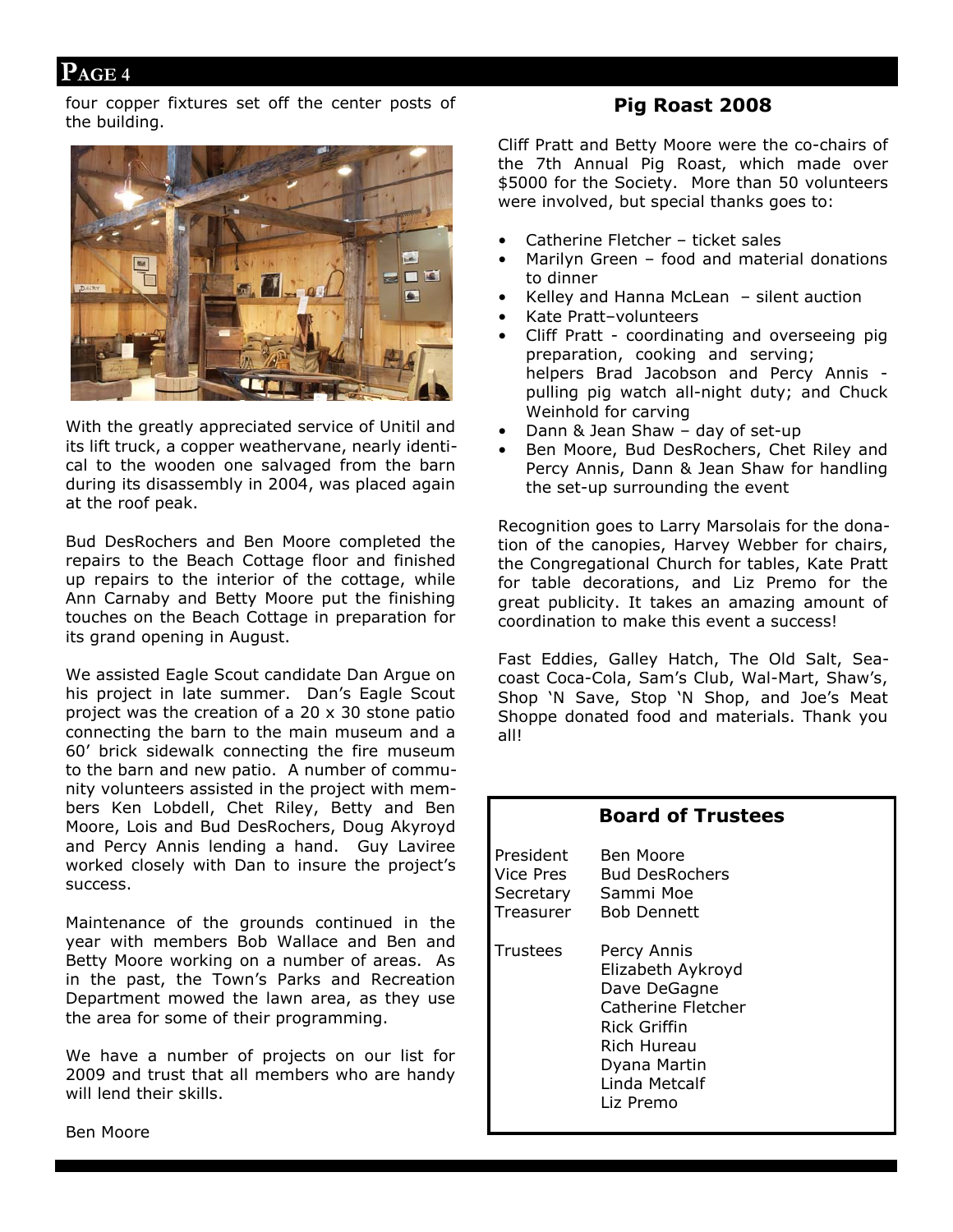|                                                                      |                                                              |                                |                                           | PAGE 5   |
|----------------------------------------------------------------------|--------------------------------------------------------------|--------------------------------|-------------------------------------------|----------|
| 2007-8 Volunteers                                                    |                                                              |                                | <b>Hampton Historical Society</b>         |          |
|                                                                      | <b>Over 100 Hours</b>                                        | <b>Statement of Activities</b> |                                           |          |
| Percy Annis                                                          | Rich Hureau                                                  | Ben Moore                      | <b>Fiscal Year Ended October 31, 2008</b> |          |
| Elizabeth Aykroyd                                                    | <b>Bill Keating</b>                                          | <b>Betty Moore</b>             |                                           |          |
| Dave DeGagne                                                         | Carol Keating                                                | Sammi Moe                      | Preliminary and unaudited                 |          |
| <b>Bob Dennett</b>                                                   | Linda Metcalf                                                | Chet Riley                     |                                           |          |
| Catherine Fletcher                                                   |                                                              | Priscilla Triggs-Weeks         |                                           |          |
|                                                                      |                                                              |                                | Operating account:                        |          |
|                                                                      | <b>Other Volunteers</b>                                      |                                | Revenues, Gains, Other support:           |          |
| Doug Aykroyd                                                         | Brad Jacobson                                                | Laura Milsovic                 | Dues                                      | \$7,470  |
| Ginny Bridge                                                         | Karin Jacobson                                               | <b>Byron Moe</b>               | Donations                                 | 6,725    |
| Tom Bridge                                                           | Masahiro Koizumi                                             | Carolyn Moe                    | Fundraising activity                      | 7,345    |
| Art Caira                                                            | Cheryl Lassiter                                              | Sara Moe                       | Investment income                         | 2,226    |
| Priscilla Caira                                                      | Ken Lobdell                                                  | Peg Moughan                    | Income from Paige fund                    | 1,588    |
| Ann Carnaby                                                          | Dave Margarita                                               | Nathan Page                    | Other income                              | 774      |
| Ed Caylor                                                            | Jim Margarita                                                | <b>Cliff Pratt</b>             |                                           |          |
| Janet Caylor                                                         | Larry Marsolais                                              | <b>Kate Pratt</b>              | Total revenues & support                  | 26,128   |
| Nancy Coes                                                           | Dyana Martin                                                 | Liz Premo                      |                                           |          |
| <b>Bud Coutu</b>                                                     | <b>Marie Matthews</b>                                        | Diane Riley                    | Expenses:                                 |          |
| <b>Bill Darrigan</b>                                                 | Crystal McKenzie                                             | Gloria Robinson                | <b>Tuck Museum</b>                        | 2,475    |
| Linda DeGagne                                                        | Alan Mclean                                                  | <b>Beth Seaverns</b>           | <b>Buildings and Grounds</b>              | 12,683   |
| <b>Bud DesRochers</b>                                                | Hanna Mclean                                                 | Dann Shaw                      | Public programs                           | 649      |
| Lois DesRochers                                                      | Kelley Mclean                                                | Jean Shaw                      | Membership and newsletters                | 1,684    |
| Maggie Ginieris                                                      | Sara Mclean                                                  | Leigh Smith                    | Fundraising expenses                      | 1,004    |
| Ed Green                                                             | Ada Merrill                                                  | <b>Nancy Stiles</b>            | All other                                 | 879      |
| Jesse Green                                                          | <b>Russ Merrill</b>                                          | <b>Bob Wallace</b>             |                                           |          |
| Marilyn Green                                                        | Jim Metcalf                                                  | Gary Webster                   |                                           |          |
| <b>Rick Griffin</b>                                                  | Gerald Miller                                                | Chuck Weinhold                 | Total expenses                            | 19,374   |
| Ann Hansen                                                           | <b>Dick Millette</b>                                         | Karen Weinhold                 |                                           |          |
| Dick Hanson                                                          | Jodie Millette                                               |                                | Change in net assets                      | 6,754    |
|                                                                      | <b>Business Membership</b>                                   |                                |                                           |          |
|                                                                      | We thank the following business members for their support of |                                | Restricted donations received             | 4,003    |
| the Society:                                                         |                                                              |                                | Donations transferred to NHCF             | (3,503)  |
|                                                                      |                                                              |                                | <b>Expenditures on Barn</b>               |          |
| 234 Lafayette Road Realty LLC                                        |                                                              |                                | $&$ buildings                             | (15,094) |
| Ashworth by the Sea                                                  |                                                              |                                |                                           |          |
| Casassa & Ryan<br>Dion Construction, Inc.                            |                                                              |                                | Net change in liquid assets               | (7, 840) |
| Eccentric Hair                                                       |                                                              |                                |                                           |          |
| Galley Hatch Restuarant                                              |                                                              |                                | Liquid assets, beginning of year 68,931   |          |
| Hampton Eyecare Associates                                           |                                                              |                                |                                           |          |
| Kimball Auto Body                                                    |                                                              |                                | Liquid assets, end of year                | \$61,091 |
| Kingfish Trolley Lines, LLC<br>Lamie's Inn & The Old Salt Restaurant |                                                              |                                |                                           |          |
| Landwright, LLC                                                      |                                                              |                                |                                           |          |
| Mackensen & Company Inc.                                             |                                                              |                                |                                           |          |
| <b>Neville &amp; Associates Financial Services</b>                   |                                                              |                                | <b>MISSION</b>                            |          |
| <b>Northeast Auctions</b>                                            |                                                              |                                |                                           |          |
| <b>Preston Real Estate</b>                                           |                                                              |                                | The mission of this organization shall be |          |
| Remick & Gendron Funeral Home-Crematory<br>Seabrook Station          |                                                              |                                | to promote and honor the history and      |          |
| Seacoast Florist Inc.                                                |                                                              |                                | heritage of the town of Hampton, New      |          |
| Law Offices of William Trafidlo                                      |                                                              |                                | Hampshire and its founders and inhabi-    |          |
| Tobey & Merrill Insurance                                            |                                                              |                                | tants; and to preserve such history for   |          |
| Unitil Corporation                                                   |                                                              |                                | future generations.                       |          |
| Windjammer by the Sea                                                |                                                              |                                |                                           |          |